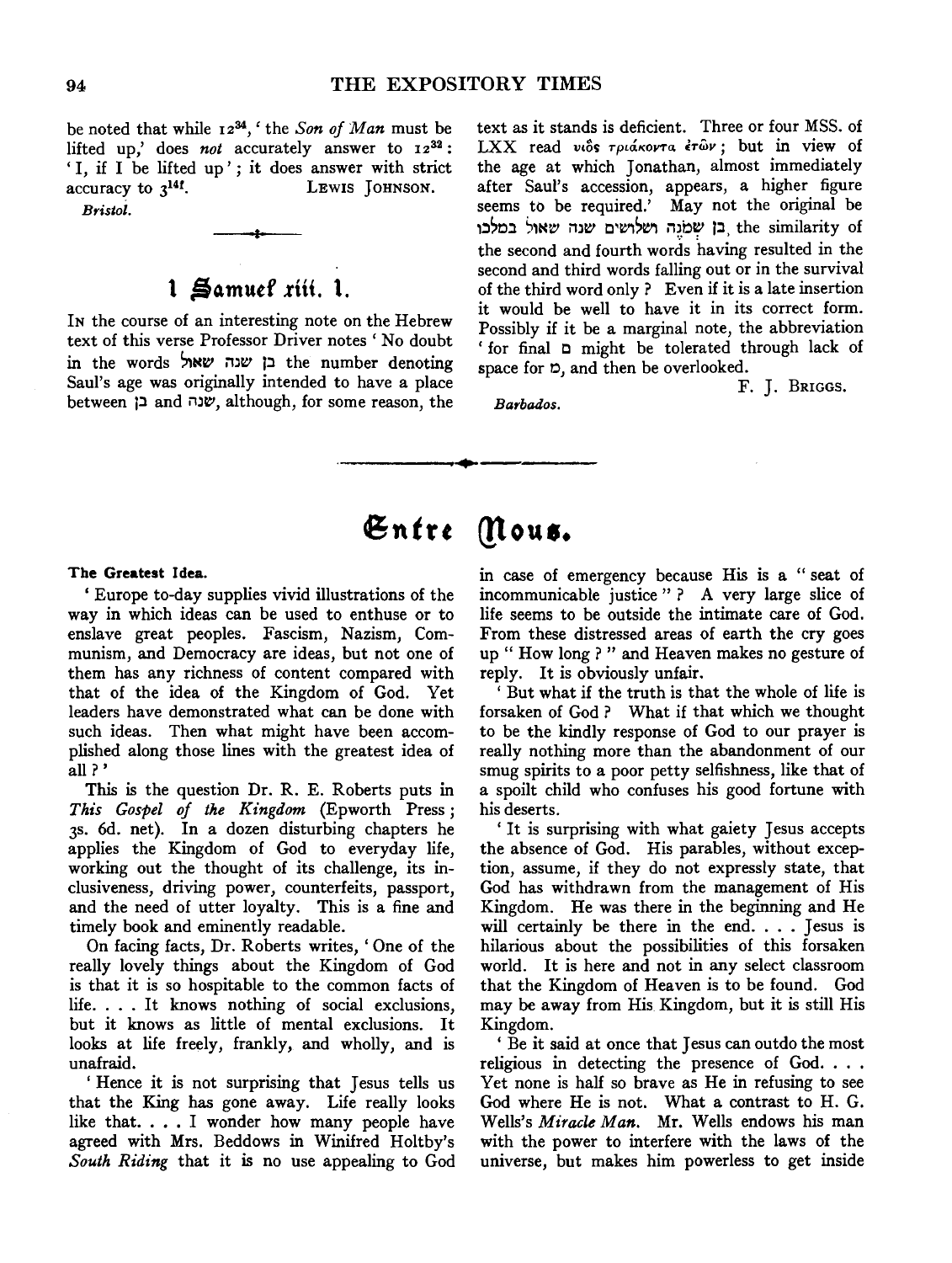people, and his breathless adventures end in a complete fiasco. It seems so easy to produce a new world along those lines, but the experiment shows how impossible it is. Jesus on the other hand refuses to tamper with the works by altering God's arrangement of the universe and decides for the adventure of getting inside men. And here God has left Him and us to do it.'

#### Relapse into Barbarism.

Mr. Charles Morgan the novelist has now written his first play, *The Flashing Stream.* The theme of it is singleness of mind and he has prefaced it with an essay on that topic. 'This is the meaning of "relapse into barbarism"-an abdication of spiritual powers, a surrender of unique emblemsbut even this is not the death of the spirit of Man. A soul is not dead when it ceases to love but when it loses the capacity for love, and man is not lost, however barbarous, while there remains in him the power to wonder, and to feel his way, however blindly, towards a predestined fulfilment. To safeguard and renew this power is the supreme purpose of existence so far as our knowledge and intuition instruct us. We can do no more; the rest must be added unto us ; if it is not, life has no meaning but appetite, and we are beasts deceived. We can do no more, in the Christian phrase, than seek God, that, finding Him, we may at last know Him, whom we do not know, and discover the nature of that invincible imagination which drives mankind towards an end that has borrowed His name.'

#### Autumn.

' It is good to make a fresh start in our daily calling. Many are compelled to do work that is not in itself particularly congenial. It may even be distasteful, and the distaste for it may grow with the years. Oh, to be able to cast it aside and try something else! we may cry in our weariness. . . . Our daily bread must be earned, and we are bound to go on with work that has long ceased to enthral us. What can we do about it ?

' Let us make sure that the dullness does not lie in ourselves. Most work has some sort of interest inherent in it if only we have eyes to perceive it.

'In his book, *Thoughts and Adventures,* Mr. Winston Churchill speaks of the advantages of painting as a pastime, and emphasizes the fact that it sharpens the powers of observation : " I was shown a picture of Cezanne of a blank wall of a house, which he had made instinct with the most delicate lights and colours. Now I often amuse myself when I am looking at a wall or a flat surface of any kind by trying to distinguish all the different colours and tints which can be discerned upon it, and considering whether these arise from reflections or natural hue."

'Your occupation,' comments Mr. Patten, 'may seem like a blank wall—forbidding, uninteresting, without character, but have you learnt to look for the delicate lights and colours that gleam upon it?' 1

#### Moral Rearmament.

' At times of great crisis people just naturally look to God, and they expect their leaders to give them the lead. In a fateful hour when pronouncements are made, men hope against hope that there will be some force at work that will put off what we all deserve. It is one thing to say that Godcontrol is the only true policy. It is another thing to make it a reality in the life of the nation. A whole new fabric needs to be woven. We cannot live on the past. We must bring in a whole new philosophy of willing and living and acting.

' Moral rearmament is the keynote of world reconstruction. We need the same characteristics that distinguish a great general-the plus of character, the plus that will change the world. We all agree on one thing--that we ought to be different, and that the world ought to be different. If people were different and had the power to change the men and the nations, that would be the answer to all our problems. And that is what the Oxford Group believes.

'Interlaken demonstrates that every man in every land should listen to guidance. For every home in every land the natural and normal thing is to get their programme from God. In industry, in the workshop, in the nation's life, in Parliament, the normal thing is to listen to God. Each nation expresses it in its own way--one nation in one way, and another in another, but all God-controlled and God-led. Thus with God leading, all will understand each other.' 2

#### Glimpses into the Mind or **Masaryk.**

I have read the most important so-called biographies of Jesus ; in none of them do I find so much religious life as in the Gospels. The Gospels have the very smell of reality.

Real faith is not a nail on which one could hang oneself in despair because of the weakness of reason.

1 John A. Fatten, *The Unctouded Face.* 

1 Dr. Frank Buchman in *The Church of England Newspaper,* September 23, 1938.